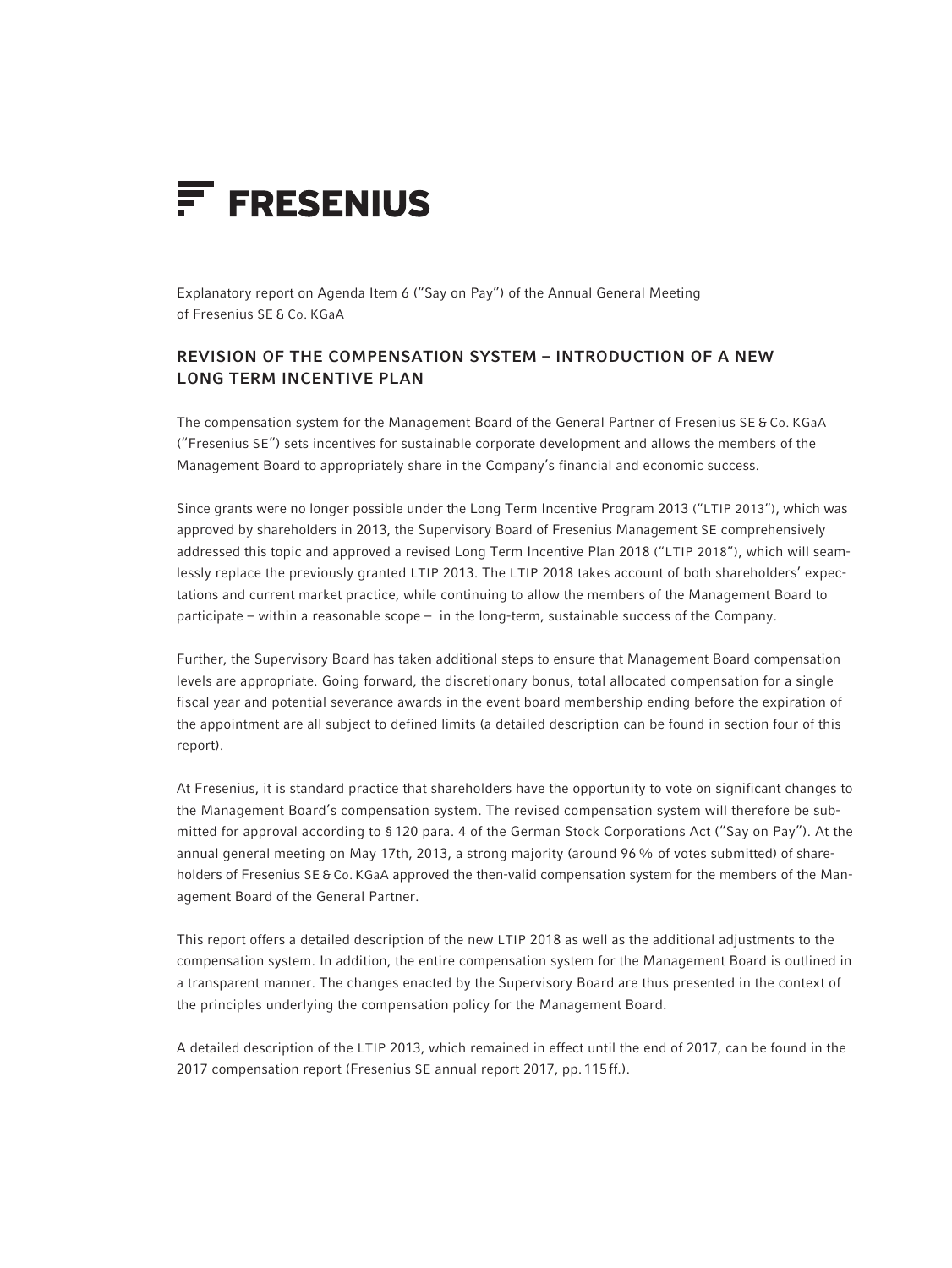# 1. Principles and structure of Management Board compensation

The compensation system for the Management Board sets incentives for Fresenius' sustainable corporate development and is aligned with the Company's long-term strategy. Further, the design of the system takes account of the requirements set out in the German Stock Corporations Act, the requirements and recommendations found in the German Corporate Governance Code, as well as current best practices in Germany and international markets.

In fiscal year 2018, Management Board compensation comprises the following elements:

- ▶ Non-performance-based compensation (fixed compensation)
- Short-term performance-based compensation (bonus)
- Long-term performance-based compensation
- Pension commitments
- Other fringe benefits

To ensure that the compensation system for the Management Board is oriented toward sustainable corporate development, the compensation system provides that the share of long-term performance-based compensation amounts to at least half of the total variable compensation granted to the respective member of the Management Board. If necessary to guarantee this long-term orientation, the Supervisory Board can convert parts of the short-term performance-based compensation into multiyear variable compensation.

# Structure of Management Board compensation

Long-term performance-based compensation (LTIP 2018) (approx.45%)

Short-term performance-based compensation (Bonus) (approx.35%)

> Fixed compensation (approx.20%)

Pension commitments and other fringe benefits

# *Changes for 2018:*

From 2018 onward, the LTIP 2018 will replace the LTIP 2013, which has been granted since 2013.

# 2. Short-term performance-based compensation

The short-term performance-based compensation (bonus) is granted in the form of profit sharing. In this way, the profitability of the Company is directly tied to the Management Board's compensation. Fresenius SE's corporate structure is also reflected in the bonus. For those members of the Management Board with responsibility for business segments, a portion of their bonus payouts are dependent on the performance of their respective segments.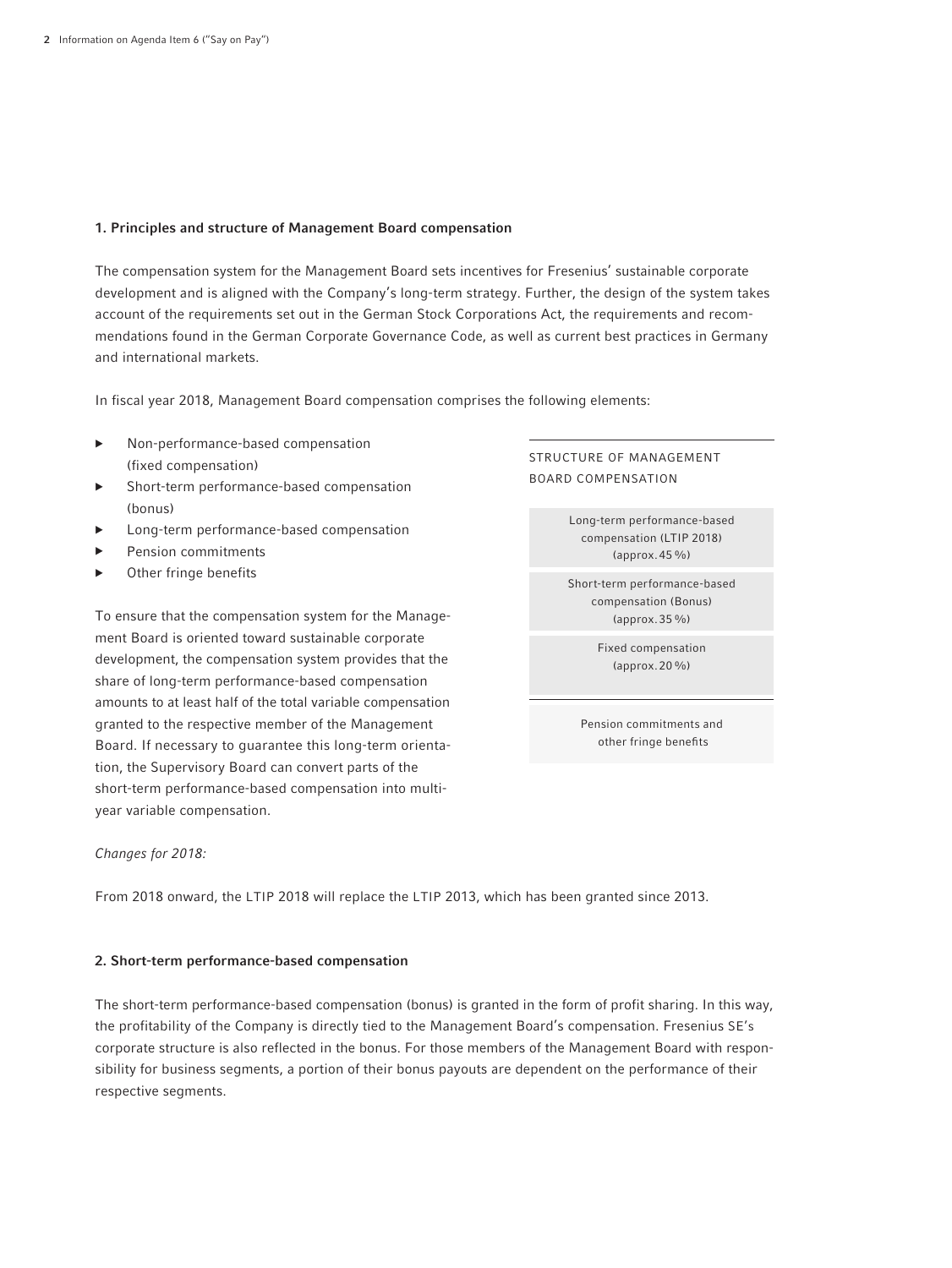# *Performance targets*

The parameters underlying the profit sharing are based on Fresenius SE's net income growth, as well as net income attributable to Fresenius Helios (Dr. Francesco De Meo), Fresenius Kabi (Mats Henriksson) and Fresenius Vamed (Dr. Ernst Wastler). For 2018, the following bonus payouts are possible if performance targets are met:

|                                                   | Net income growth<br>Fresenius SE |                     | Net income growth<br>business segment |                     |
|---------------------------------------------------|-----------------------------------|---------------------|---------------------------------------|---------------------|
|                                                   | Min. Bonus                        | Max. Bonus          | Min. Bonus                            | Max. Bonus          |
| <b>Functional responsibility</b><br>for the Group |                                   |                     |                                       |                     |
| Stephan Sturm (Chairman)                          | 1.750 k€                          | $2.300k \in$        | n/a                                   | n/a                 |
| Rachel Empey (CFO)                                | 760 k €                           | 1.000k€             | n/a                                   | n/a                 |
| Dr. Jürgen Götz (Legal & HR)                      | 700 k €                           | 950 k€              | n/a                                   | n/a                 |
| <b>Responsibility for</b><br>business segments*   |                                   |                     |                                       |                     |
| Dr. Francesco De Meo (Helios)                     | $525 \text{ k} \in$               | $875 \text{ k} \in$ | $525k \in$                            | $875 \text{ k} \in$ |
| Mats Henriksson (Kabi)                            | $650 \text{ k} \in$               | 900 $k \in$         | 650 $k \in$                           | 900 $k \in$         |
| Dr. Ernst Wastler (VAMED)                         | $325k \in$                        | 475 k €             | $325k \in$                            | 475 k €             |

\* Rice Powell receives his compensation exclusively from Fresenius Medical Care and is therefore not shown here.

#### *Discretionary bonus*

The Supervisory Board may grant members of the Management Board a discretionary bonus for extraordinary performance. No discretionary bonuses were granted in fiscal years 2017 and 2016.

### *Changes for 2018*

Starting in fiscal year 2018, the discretionary bonus is subject to a maximum award limit. The total compensation granted to a member of the Management Board in a fiscal year – including any potential discretionary bonus – may not exceed the sum resulting from adding the base salary plus the award limits (caps) on variable compensation elements (bonus and LTIP).

## 3. The new Long Term Incentive Plan 2018

The new Long Term Incentive Plan 2018 (LTIP 2018) measures the Company's performance over a period of four fiscal years, thereby incentivizing sustainable corporate development. To reflect a balanced picture of Fresenius SE's long-term financial and economic performance, the LTIP 2018 uses two equally-weighted performance targets, one based on capital market performance and one based on financial performance. The redesigned LTIP employs current practices, in particular in the following aspects: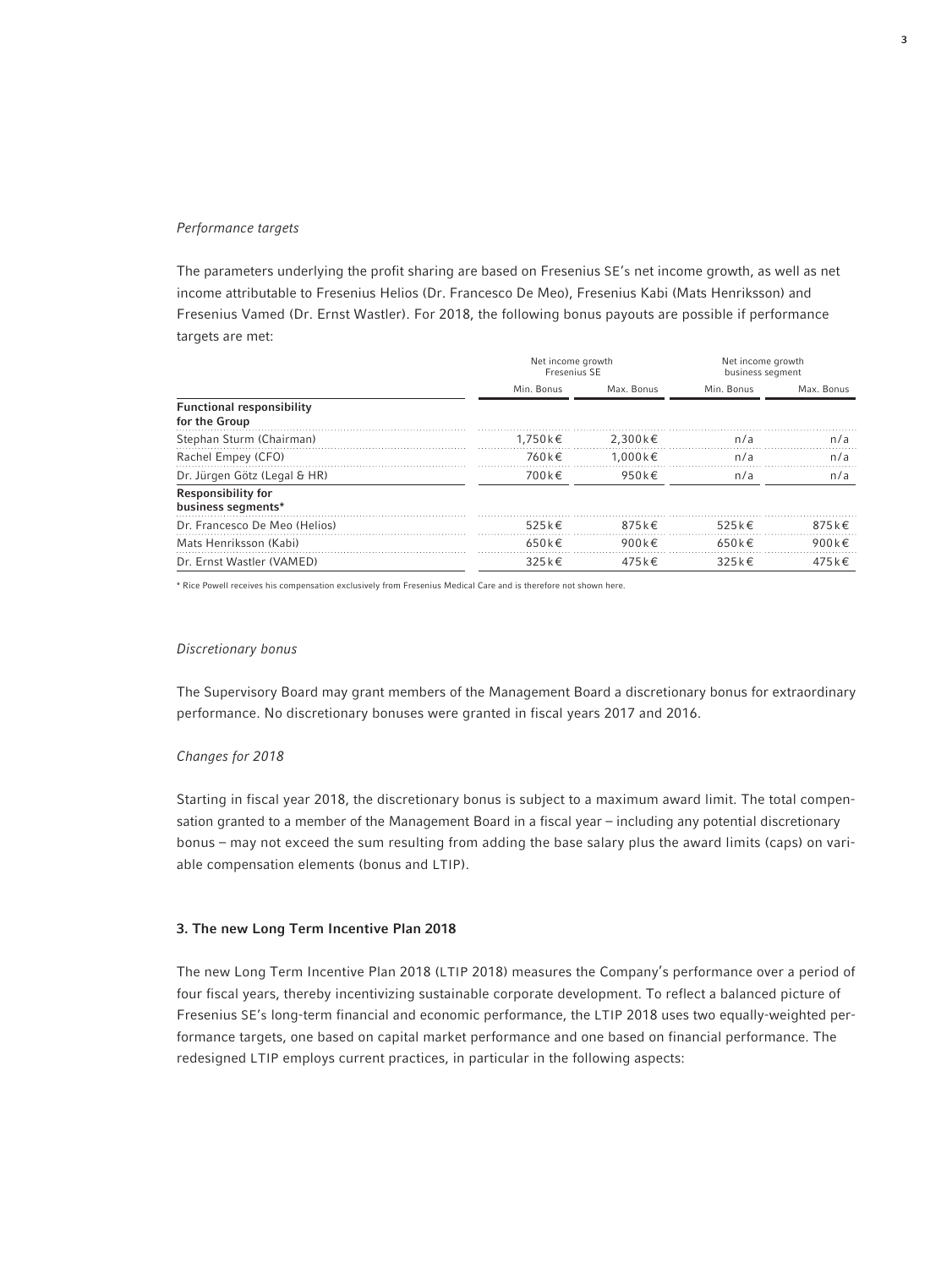- ▶ Introduction of a maximum award limit: A Management Board member's potential payout entitlement is limited to a maximum of 250% of the grant value.
- Performance comparison against relevant competitors: In accordance with German and international best practice, going forward, 50% of target achievement under the LTIP will depend on the development of Fresenius' shares compared with the Company's relevant competitors.
- ▶ Simplification by using only one plan type: In contrast to the LTIP 2013, with its combination of a conditional capital-based stock option plan and phantom stocks, the LTIP 2018 is based exclusively on virtual shares (performance shares).
- Introduction of malus and clawback provisions: The LTIP 2018 provides that, in the event of a compliance violation, compensation from the plan can be forfeited or recovered.
- Payout in cash: The LTIP 2018 is paid out in cash to protect Fresenius SE's shareholders from dilution.

Key information on the LTIP 2018 and the accompanying changes versus the LTIP 2013, as well as further changes to the compensation system, are described in the following.

# *Grant*

Virtual shares (performance shares) issued through the plan are non-equity-backed, virtual compensation instruments. When performance targets are reached and other prerequisites are met, they guarantee the entitlement to a cash payment by the Company.



# LONG TERM INCENTIVE PLAN 2018 - GRANT AND DETERMINATION OF PAYOUT<sup>\*</sup>

\* Fictional representation of the share price for the 2018 tranche for illustrative purposes.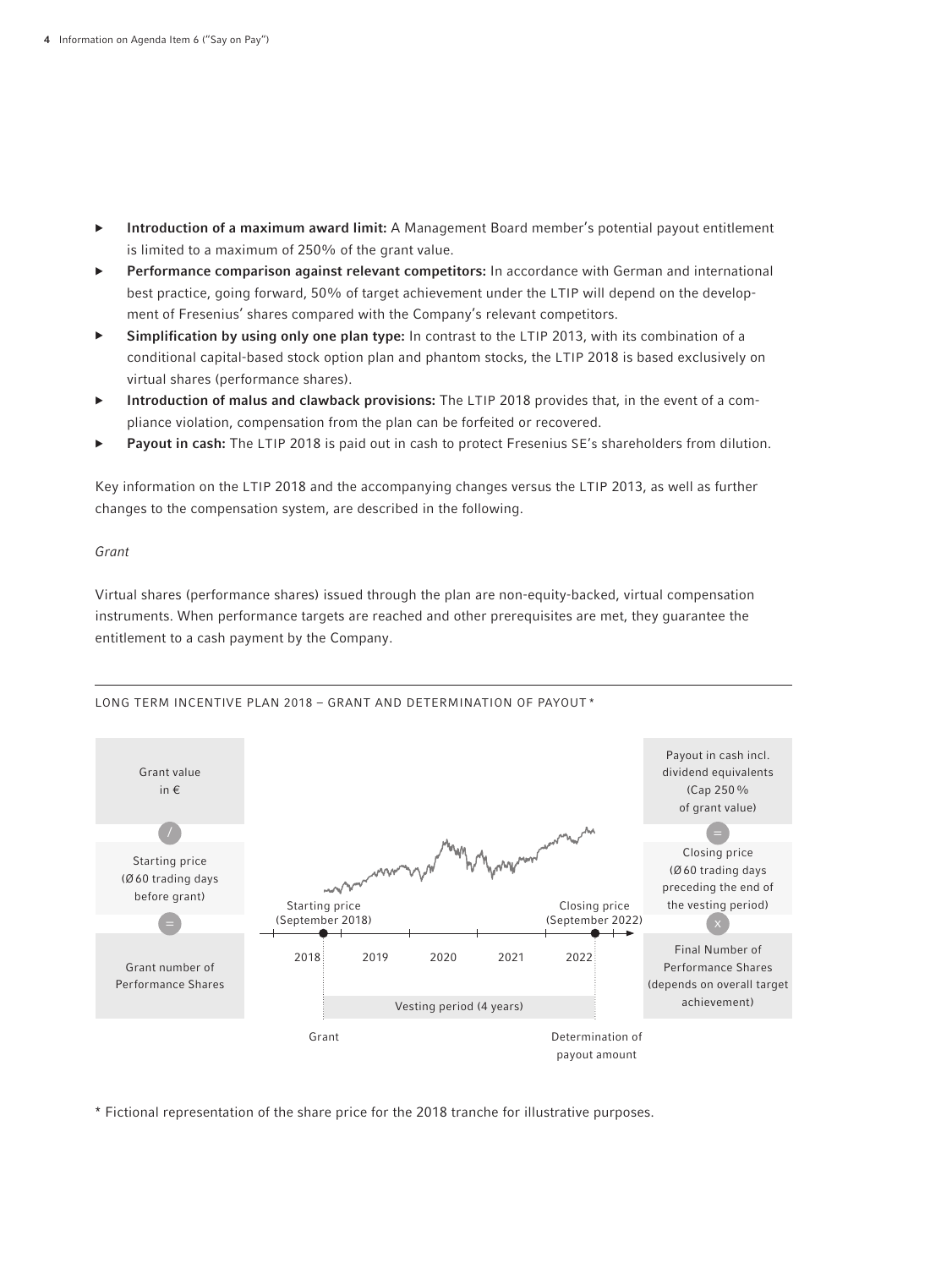Performance shares may be granted once annually over a period of five years. The grant to the members of the Management Board is made by the Supervisory Board of the General Partner on the basis of a determined grant value; the grant date is the second Monday in September. The grant value is determined at the reasonable discretion of the Supervisory Board. The number of performance shares granted is calculated through applying the grant value and the average stock market price of the Fresenius share over the period of 60 stock exchange trading days prior to the grant date.



### LONG TERM INCENTIVE PLAN 2018 - PERFORMANCE ASSESSMENT<sup>\*</sup>

#### \* Illustrative for 2018 tranche

The number of performance shares may change over a period of four years, depending on the level of achievement of the ambitious performance targets (which are described in more detail below). This could entail the entire loss of all performance shares or also – at maximum – the doubling of their number (0–200%).

### *Performance targets and determination of target achievement*

In contrast to the LTIP 2013, the LTIP 2018 contains two equally-weighted performance targets: first, the growth rate of adjusted Group net income (adjusted for currency effects) and, second, relative total shareholder return (TSR) based on the STOXX Europe 600 Health Care index. A payout can only occur if at least one of the two performance targets is fulfilled or exceeded over the four-year performance period.

For the performance target "Net Income Growth Rate", a level of target achievement of 100% is reached if growth is at least 8% p.a. over the four-year performance period. If the growth rate falls below or corresponds to only 5% p.a., the level of target achievement is 0%. If the growth rate is between 5% and 8% p.a., the level of target achievement is between 0% and 100%, while a growth rate of between 8% p.a. and 20% p.a. corresponds to target achievement between 100% and 200%. Intermediate values are calculated through linear interpolation.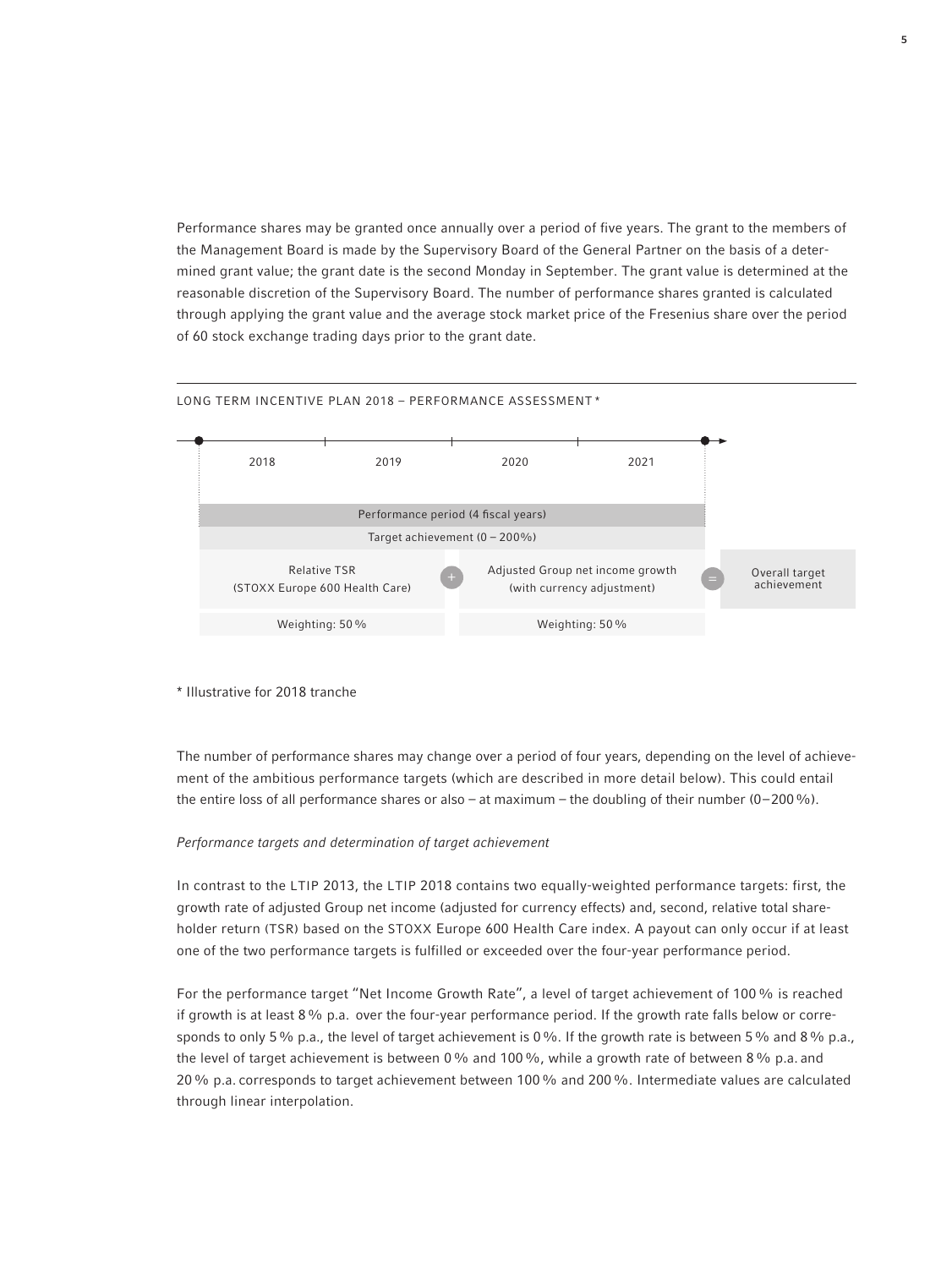|           | Ø Adjusted Group<br>net income growth p.a. | Target achievement |
|-----------|--------------------------------------------|--------------------|
| Cap       | 20%                                        | 200 %              |
|           | $\cdots$                                   | $\cdots$           |
| Target    | $8\frac{0}{0}$                             | $100\%$            |
|           | $\cdots$                                   | $\cdots$           |
| Threshold | $5\%$                                      | $0\%$              |

For the "Total Shareholder Return" performance target, a target achievement of 100% is met when the Total Shareholder Return of Fresenius in comparison with the Total Shareholder Return of the other companies of the STOXX Europe 600 Health Care index achieves a median ranking (50th percentile) over the four-year performance period, i.e., exactly in the middle of the peer companies. If the ranking corresponds to the 25th percentile or less, the level of target achievement is 0%. Where the ranking is between the 25th percentile and the 50th percentile, the level of target achievement is between 0% and 100% and for a ranking between the 50th percentile and the 75th percentile, between 100% and 200%. Intermediate values will also be calculated through linear interpolation. Total Shareholder Return denotes the percentage change in the stock market price within the performance period, including re-invested dividends and all capital measures.

|           | Percentile rank TSR | Target achievement |
|-----------|---------------------|--------------------|
| Cap       | 75th Percentile     | 200 %              |
|           | $\cdots$            | .                  |
| Target    | 50th Percentile     | 100 %              |
|           | $\cdots$            | .                  |
| Threshold | 25th Percentile     | $0\%$              |

The ranking values are determined using the composition of STOXX Europe 600 Health Care on the grant date. For equalization purposes, the relevant market price for determining total shareholder return is the average market price over the period of 60 stock exchange trading days prior to the beginning and end of the performance period; the relevant currency is that of the main stock exchange on which the respective STOXX Europe 600 Health Care companies are listed, as of the grant date.

A level of target achievement in excess of 200% is not possible for either performance target (limit on the number of shares).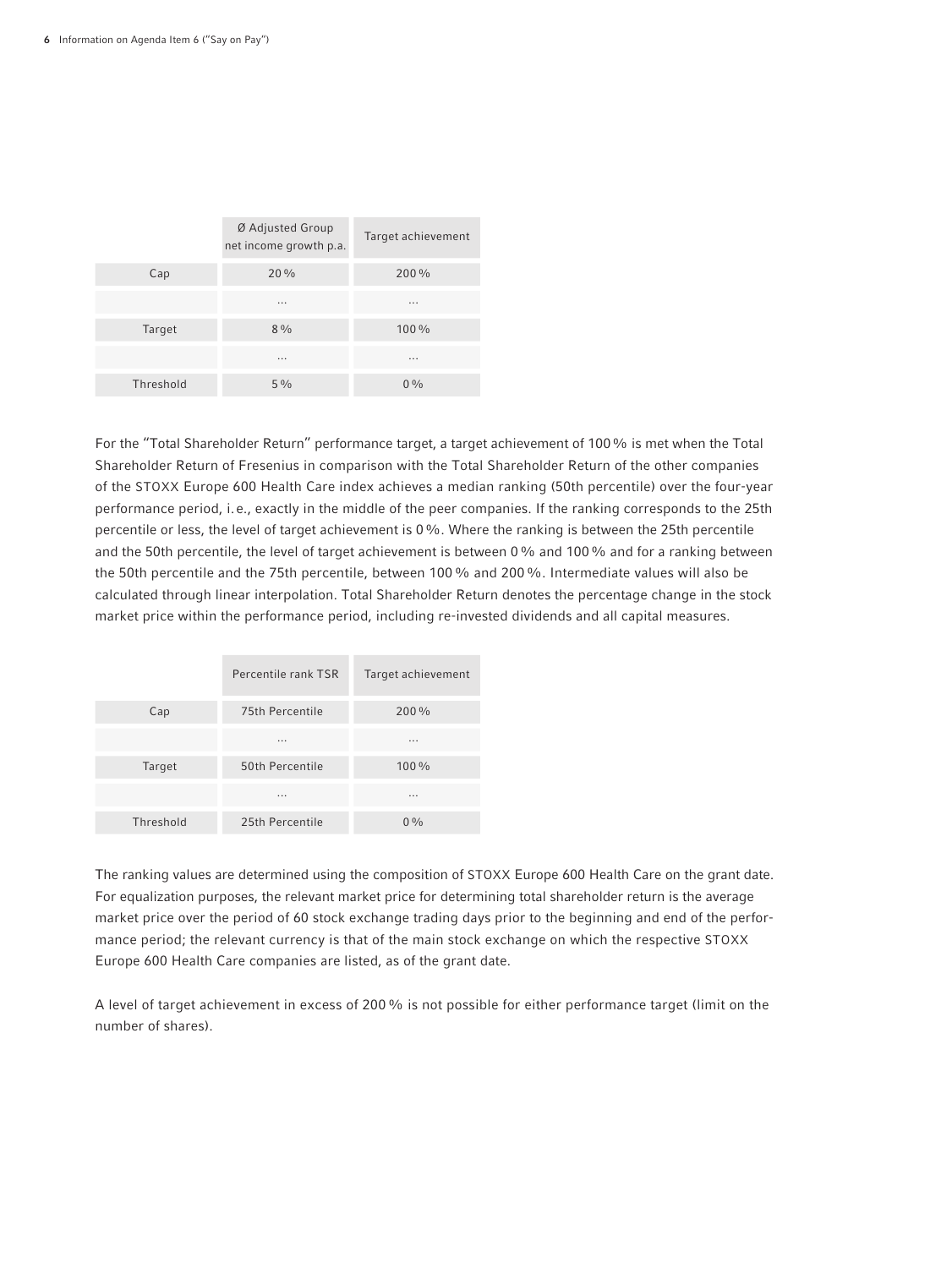To calculate the level of overall target achievement, the target achievement levels of the two performance targets are given equal weighting. The total number of performance shares vesting for each member of the Management Board is calculated by multiplying the number of performance shares granted by the overall target achievement.

# *Determination of payout amount*

The resulting number of performance shares, which is determined after a performance period of four years and based on the overall target achievement, is deemed finally earned four years after the date of the respective grant (i.e., following the end of the four-year vesting period).

The number of vested performance shares is then multiplied by the average stock exchange price of the Company's share over a period of 60 stock exchange trading days prior to the end of this vesting period, plus the total of the dividends per share of the Company paid by the Company between the grant date and the vesting date. The resulting amount will be paid to the respective Management Board member in cash.

The potential payout entitlement for each member of the Management Board is limited to a maximum value of 250% of the grant value (cap).

### *Malus and clawback provisions*

In the event of violation of compliance rules, the Supervisory Board, in due exercise of its discretion, is entitled to reduce the number of vested performance shares to zero. Furthermore, the Company is entitled to a complete or partial reimbursement in the event of violation of compliance rules in the period of three years following disbursement.

# *Plan participants*

The new plan is open to members of the Management Board (with the exception of Rice Powell, who receives his compensation from Fresenius Medical Care Management AG) and other executives. In accordance with the division of powers under law applicable to stock corporations, grants to other executives are made by the Management Board.

### *Changes for 2018*

The following table contains an overview of the changes in the LTIP 2018 compared with the LTIP 2013, which was in effect until 2017: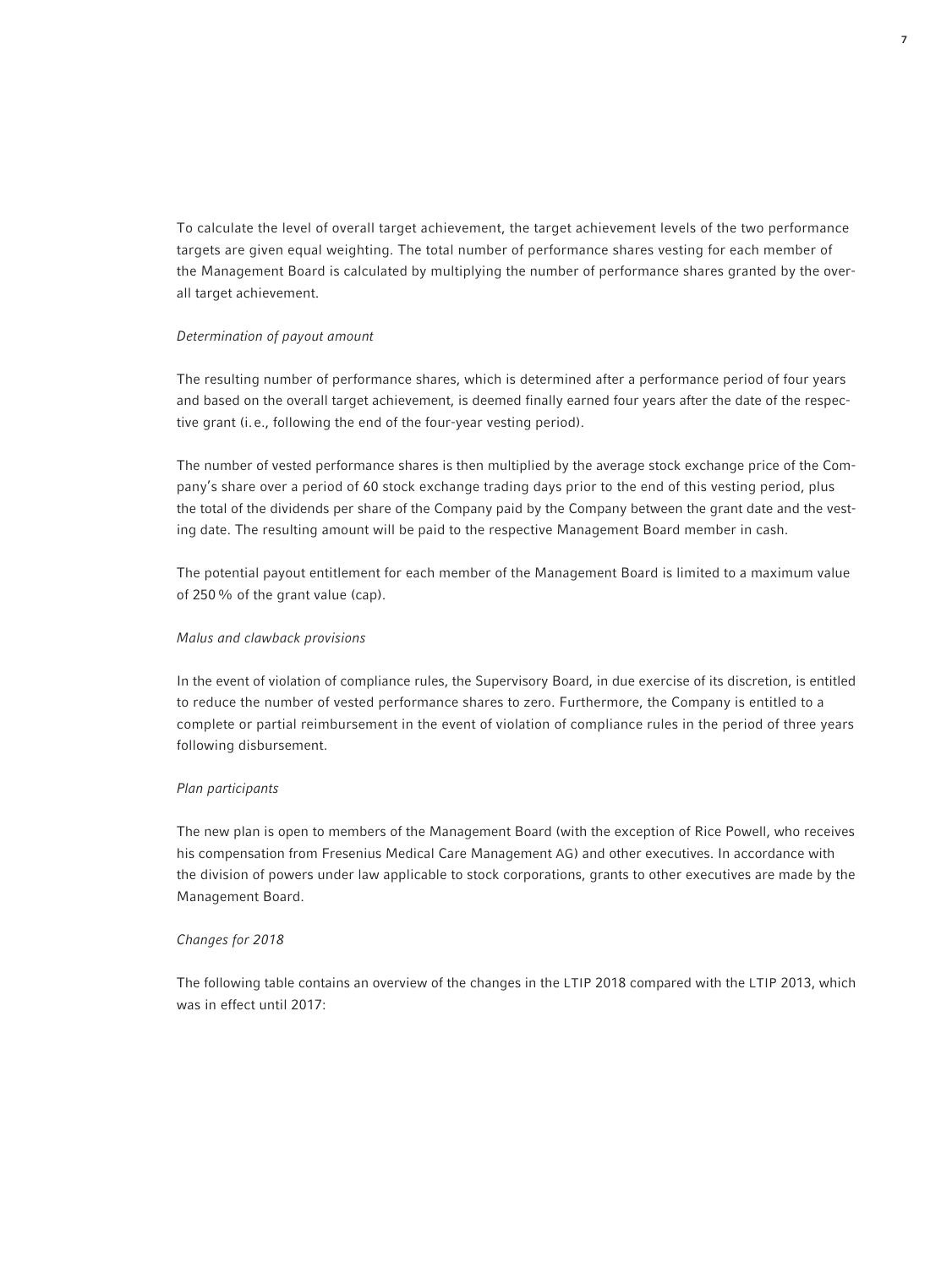|                                                  | Long Term Incentive Program 2013                                                                                                                                                                                                                                                                                                                                                                                                                                                                                                                                                                                                                                                                                                                                                                                                                                                                                                                                                                                                               | Long Term Incentive Plan 2018                                                                                                                                                                                                                                                                                                                                                                                                                                                                                                                                                                                                                                                                                                                                                                                                                                                                |
|--------------------------------------------------|------------------------------------------------------------------------------------------------------------------------------------------------------------------------------------------------------------------------------------------------------------------------------------------------------------------------------------------------------------------------------------------------------------------------------------------------------------------------------------------------------------------------------------------------------------------------------------------------------------------------------------------------------------------------------------------------------------------------------------------------------------------------------------------------------------------------------------------------------------------------------------------------------------------------------------------------------------------------------------------------------------------------------------------------|----------------------------------------------------------------------------------------------------------------------------------------------------------------------------------------------------------------------------------------------------------------------------------------------------------------------------------------------------------------------------------------------------------------------------------------------------------------------------------------------------------------------------------------------------------------------------------------------------------------------------------------------------------------------------------------------------------------------------------------------------------------------------------------------------------------------------------------------------------------------------------------------|
| Term                                             | Waiting period for each tranche: 4 years                                                                                                                                                                                                                                                                                                                                                                                                                                                                                                                                                                                                                                                                                                                                                                                                                                                                                                                                                                                                       | Vesting period of each tranche: 4 years<br>Performance period: 4 fiscal years                                                                                                                                                                                                                                                                                                                                                                                                                                                                                                                                                                                                                                                                                                                                                                                                                |
| Grant                                            | Determination at the reasonable discretion<br>of the Supervisory Board                                                                                                                                                                                                                                                                                                                                                                                                                                                                                                                                                                                                                                                                                                                                                                                                                                                                                                                                                                         | Determination at the reasonable discretion<br>of the Supervisory Board                                                                                                                                                                                                                                                                                                                                                                                                                                                                                                                                                                                                                                                                                                                                                                                                                       |
|                                                  | Management Board member's option:<br>Ratio stock options to phantom stocks<br>50:50 or 75:25                                                                                                                                                                                                                                                                                                                                                                                                                                                                                                                                                                                                                                                                                                                                                                                                                                                                                                                                                   |                                                                                                                                                                                                                                                                                                                                                                                                                                                                                                                                                                                                                                                                                                                                                                                                                                                                                              |
| Limit                                            | Maximum limit (cap):<br>Eimit on the number of units (grant =<br>maximum final number of shares/options)<br>$\triangleright$ No payout limit                                                                                                                                                                                                                                                                                                                                                                                                                                                                                                                                                                                                                                                                                                                                                                                                                                                                                                   | Maximum limit (cap):<br>▶ 200 % target achievement (cap on<br>number of shares)<br>$\blacktriangleright$ + Share price increase<br>▶ Payout limit: 250 % of grant value<br>(overall cap)                                                                                                                                                                                                                                                                                                                                                                                                                                                                                                                                                                                                                                                                                                     |
| Performance target(s)                            | Annual adjusted net income target:<br>► Currency-adjusted growth of at least<br>8% per year<br>▶ Average annual adjusted net income<br>growth of at least 8 %                                                                                                                                                                                                                                                                                                                                                                                                                                                                                                                                                                                                                                                                                                                                                                                                                                                                                  | Average growth rate of adjusted net income<br>(adjusted for currency effects) per year<br>(weighting: $50\%$ )<br>▶ 20 % p.a. = 200 % target achievement<br>▶ 8 % p.a. = 100 % target achievement<br>▶ 5% p.a. = 0% target achievement                                                                                                                                                                                                                                                                                                                                                                                                                                                                                                                                                                                                                                                       |
|                                                  |                                                                                                                                                                                                                                                                                                                                                                                                                                                                                                                                                                                                                                                                                                                                                                                                                                                                                                                                                                                                                                                | Relative Total Shareholder Return based on<br>the STOXX Europe 600 Health Care index<br>(weighting: $50\%$ )<br>$\triangleright$ 75th percentile = 200 % target achievement<br>$\triangleright$ 50th percentile = 100% target achievement<br>▶ 25th percentile = $0\%$ target achievement                                                                                                                                                                                                                                                                                                                                                                                                                                                                                                                                                                                                    |
| Determination of payout<br>amount/Exercise price | Exercise of stock options or phantom stocks if<br>the performance target described above is met.<br>If the target is not met, the respective gran-<br>ted stock options and phantom stocks are for-<br>feited on a pro-rata basis according to the<br>proportion of the performance target that has<br>not been achieved within the waiting period,<br>i.e., by one fourth, by two fourths, by three<br>fourths or completely.<br><b>Stock options:</b><br>The exercise price of an option equals the<br>volume-weighted average stock market price<br>of the non-par value bearer share of Fresenius<br>SE & Co. KGaA on the last 30 calendar days<br>prior to the respective grant date.<br><b>Phantom stocks:</b><br>Each phantom stock award entitles the holder<br>to receive an amount equal to the volume-<br>weighted average stock market price (closing<br>price) of the non-par value ordinary bearer<br>share of Fresenius SE & Co. KGaA during the<br>last three months prior to the date that the<br>phantom stock is exercised. | Determination of the final number of perfor-<br>mance shares at the end of the tranche's ves-<br>ting period by multiplying the number of<br>granted performance shares by the overall<br>target achievement.<br>The overall target achievement is<br>contingent on:<br>▶ 50% on achieving the net income<br>growth target<br>$\triangleright$ 50% on the relative ranking versus other<br>companies in the STOXX Europe 600<br>Health Care index over the course the of<br>performance period of the respective<br>tranche<br>The number of vested performance shares is<br>then multiplied by the average stock<br>exchange price of the Company's share over a<br>period of 60 stock exchange trading days<br>prior to the end of this vesting period, plus<br>the total of the dividends per share of the<br>Company paid by the Company between the<br>grant date and the vesting date. |
| Payout/exercise                                  | <b>Stock options:</b> Exercise within four years<br>following the end of the four-year waiting<br>period.                                                                                                                                                                                                                                                                                                                                                                                                                                                                                                                                                                                                                                                                                                                                                                                                                                                                                                                                      | Payout in cash following the end of the<br>four-year vesting period.                                                                                                                                                                                                                                                                                                                                                                                                                                                                                                                                                                                                                                                                                                                                                                                                                         |
|                                                  | <b>Phantom Stocks: Payout in cash following</b><br>the end of the four-year waiting period.                                                                                                                                                                                                                                                                                                                                                                                                                                                                                                                                                                                                                                                                                                                                                                                                                                                                                                                                                    |                                                                                                                                                                                                                                                                                                                                                                                                                                                                                                                                                                                                                                                                                                                                                                                                                                                                                              |